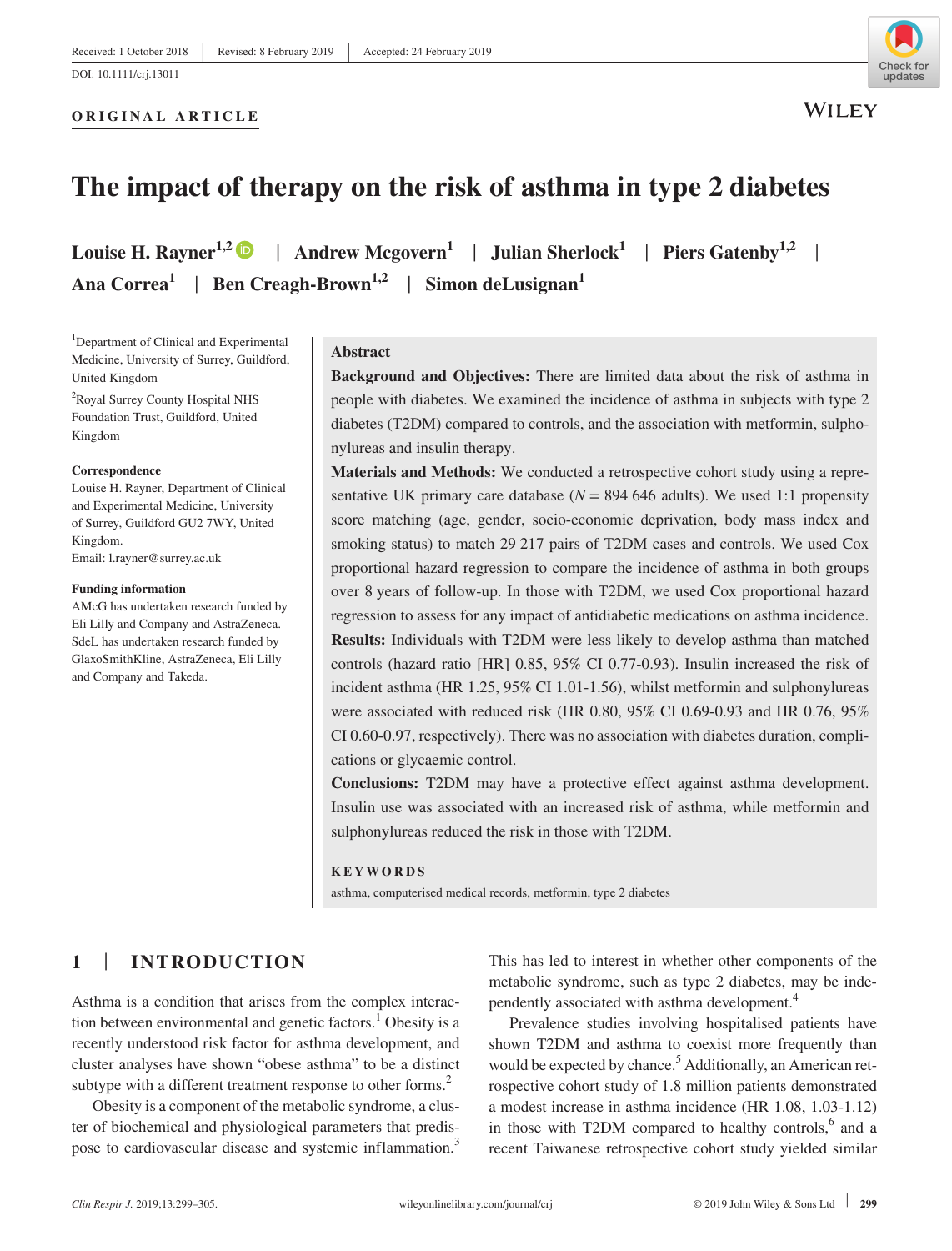**<sup>300</sup> <sup>|</sup>** RAYNER et al.

results (HR 1.30, 1.24-1.38).<sup>7</sup> These studies were limited by the use of asthma‐related hospitalisation as the primary end point and potentially confounded by body mass index (BMI).

There is also emerging evidence to suggest that antidiabetic agents may have effects on airways disease. Insulin receptors are present in the lung and when activated, may lead to smooth muscle contraction.<sup>8</sup> Conversely, metformin has antiinflammatory properties, which may reduce airways hyperresponsiveness.<sup>7</sup>

The main aim of this study was to investigate the incidence of asthma in people with T2DM compared with matched controls over 8 years of follow‐up. We also examined the impact of metformin, sulphonylureas and insulin on the risk of asthma incidence in a secondary analysis.

### **2** | **MATERIALS AND METHODS**

### **2.1** | **Data source and study design**

We conducted a retrospective cohort study using the Royal College of General Practitioners (RCGP) Research and Surveillance Centre (RSC) database. The RCGP RSC comprises pseudonymised data collected from 160 English primary care practices, representing the computerised medical records (CMRs) of over  $1.7$  million patients.<sup>9</sup> "Read" codes are used to code detailed clinical information in a consistent manner between clinicians and CMR systems.

The data completeness is high due to GP pay-forperformance incentives for chronic disease management and has electronic links to pathology results and prescriptions.<sup>10</sup> The RCGP RSC has been shown to be a representative sample of the population of England in terms of demographics and clinical outcomes and we have conducted a number of studies to demonstrate its utility for studies in diabetes.<sup>11</sup> This study is one of a pair of studies we conducted looking at respiratory disease in T2DM, and utilises the same patient sample and study protocol.<sup>12</sup>

### **2.2** | **Study population and definition of variables**

The study covered an 8‐year period from December 31, 2008 to December 31, 2016. We included all registered patients aged over 18 without a baseline diagnosis of asthma, COPD or T1DM and who remained in the database for the study duration. Baseline COPD formed part of our exclusion criteria due to the high prevalence of asthma‐COPD overlap in adults aged over  $40^{13}$ 

Included participants were categorised into those with and without T2DM at baseline. T2DM cases were detected using an ontology‐based algorithm, which has been repeatedly utilised and validated by our department.<sup>14</sup> Misclassification of diabetes type is common when diagnostic codes alone are used to identify patients with T1DM and T2DM.<sup>15</sup> The first three steps of our categorisation algorithm allow overriding of diagnostic codes where clinical characteristics are highly likely to indicate a specific type of diabetes.

The study outcome measure was a new diagnosis of asthma during the follow‐up period. A patient was classified as an asthma "case" if they had an asthma diagnostic code recorded (eg, atopic asthma) or if they had a process of care code recorded (eg, "asthma medication review").<sup>16</sup> A full list of the Read codes used to detect cases is included in the Supplementary Materials. Additional data collected included: age, gender, BMI, socioeconomic status as measured using IMD score (the official national measure of social deprivation), baseline smoking status and comorbidities (angina, previous stroke or transient ischaemic attack, previous myocardial infarction and hypertension).

For individuals with T2DM, data pertaining to baseline antidiabetic medications (insulin, metformin and sulphonylureas (full list in Supplementary Materials), years of diabetes, HbA1c values (in the preceding 2 years to study end) and presence of diabetic complications (chronic kidney disease [CKD], peripheral neuropathy and retinopathy [inclusive of background retinopathy]) were also examined. Participants with any missing data for the variables of interest were excluded from the analysis. To improve accuracy of the documented onset date of the index conditions, the first date a code consistent with that diagnosis was entered in the patient record was taken.<sup>12</sup>

### **2.3** | **Statistical analysis—primary outcomes**

To adjust for potential confounding factors between patients with and without a diagnosis of T2DM at baseline, propensity score matching in a 1:1 ratio was used with the following variables included in the propensity score: age, gender, BMI, IMD decile and smoking status.<sup>12</sup> The propensity score matching was conducted using SQL Server software and is explained further in Supplementary Materials.

All individuals entered the study on the December 31, 2008 and accumulated time until the date of asthma diagnosis or the study end. We calculated the incidence of asthma per 1000 person-years of follow-up for both groups. We generated cumulative incidence analysis curves grouped by T2DM status and then calculated adjusted hazard ratios (HRs) with accompanying 95% confidence intervals (95% CI) using Cox proportional hazards analysis.<sup>12</sup> Given that baseline variables were balanced between the propensity-matched groups, only the exposure variable of interest, T2DM, was included as an independent variable.

As a sensitivity analysis, we produced Cox proportional hazard regression models using the entire study population. We adjusted the models for age, gender, BMI, smoking status and IMD score.<sup>12</sup> Models were replicated without adjustment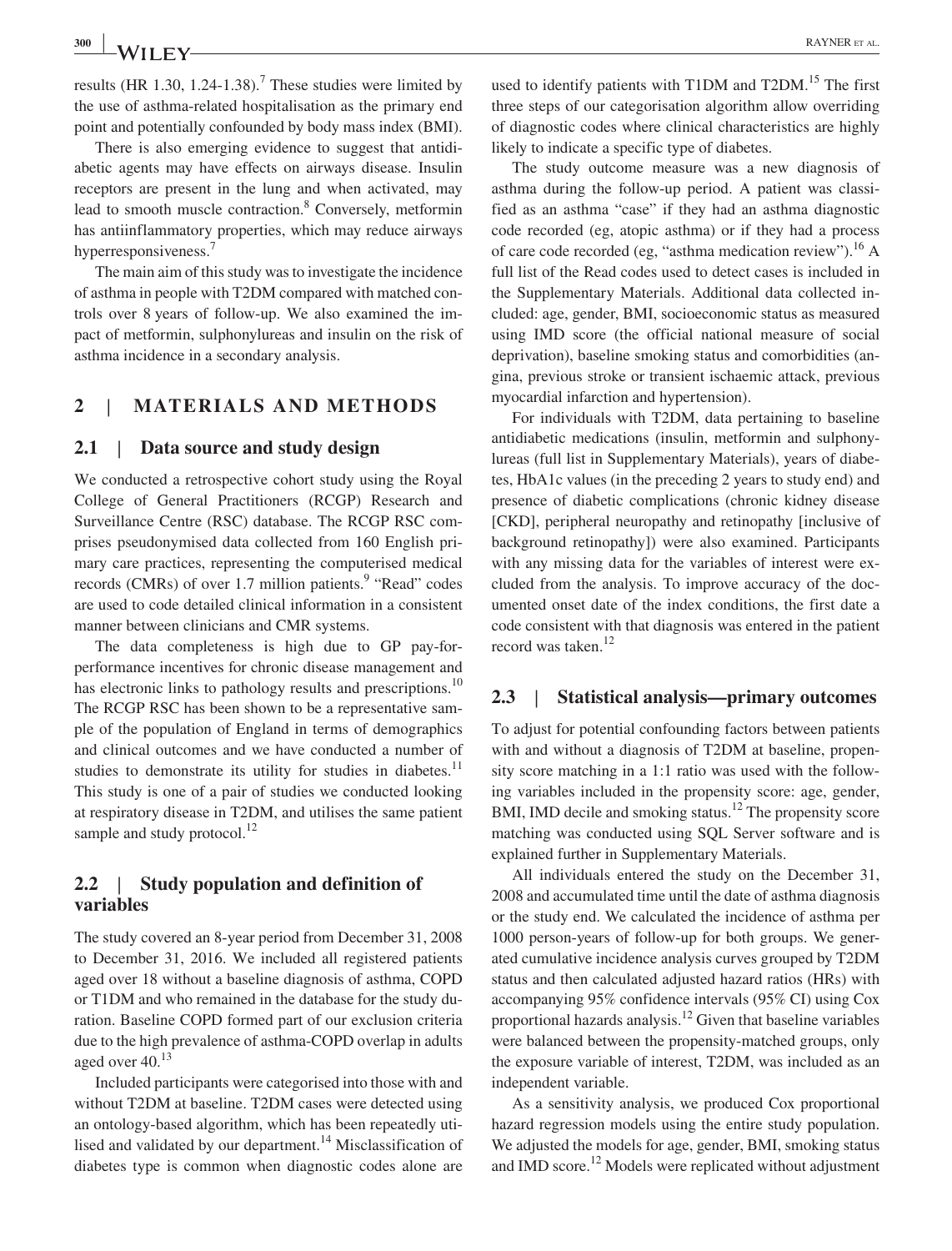for BMI to assess the impact of this variable on the overall results.

### **2.4** | **Statistical analysis secondary outcomes**

In the T2DM group (from the propensity-matched pairs), we assessed the impact of the following variables on the asthma incidence as per the study protocol: antidiabetic medications at baseline (insulin, metformin, sulphonylureas), length of diabetes diagnosis, presence of diabetic complications and HbA1c.

Each predictor variable was initially examined using unadjusted cumulative incidence analysis. The variables were subsequently assessed simultaneously in a multivariate model. We also adjusted the model for age, gender, BMI, IMD score and smoking status. Backward stepwise elimination of variables was performed for the multivariate model selection with removal of variables to minimise the Akaike information criterion (AIC), the marker of relative statistical model quality.

The data analysis was performed using the statistical package R version 3.2.5 with use of the "Survival" package.

## **3** | **RESULTS**

### **3.1** | **Baseline characteristics**

A total of 894 646 adults were included in the study. A total of 29 222 (3.7%) of these had a diagnosis of T2DM at baseline and were classified as T2DM cases (see Figure S1).

The characteristics of those with and without T2DM are shown in Table 1.

Propensity score matched controls were found for 29 217 of the 29 222 T2DM cases (99.9%). There were no significant differences between the matched pairs on any of the matching criteria (age, BMI, IMD decile and smoking status) (see Table S1).

Additional characteristics of the T2DM cases are shown in Table 2.

### **3.2** | **The incidence of asthma in individuals with type 2 diabetes**

During the follow up period (mean 7.89 years for T2DM cases and 7.87 years for controls), there was a total of 1739 new cases of asthma in the 58 434 matched pairs. The crude incidence rate of asthma in the T2DM and control groups per 1000 person‐years was 3.47 (95% CI 3.23‐3.71) and 4.09 (95% CI 3.83‐4.35), respectively.

The reduced incidence of asthma in T2DM compared with controls can be seen in the cumulative incidence analysis curves in Figure 1.

|                               | People with type 2<br>diabetes<br>$n = 29222$ | <b>People without</b><br>type 2 diabetes<br>$n = 865424$ |  |  |
|-------------------------------|-----------------------------------------------|----------------------------------------------------------|--|--|
| Age (Mean $\pm$ SD)           | 69.83 (12.3)                                  | 48.54 (18.3)                                             |  |  |
| $\text{Sex} = \text{F}(n, %)$ | 12 411 (42.5)                                 | 469 059 (54.2)                                           |  |  |
| BMI (Mean $\pm$ SD)           | 30.30 (6.2)                                   | 26.30(5.7)                                               |  |  |
| IMD Quintile $(n, %)$         |                                               |                                                          |  |  |
| 1 (most deprived)             | 5303 (18.1)                                   | 140 805 (16.3)                                           |  |  |
| 2                             | 5064 (17.3)                                   | 148 678 (17.2)                                           |  |  |
| 3                             | 5393 (18.5)                                   | 153 660 (17.8)                                           |  |  |
| $\overline{4}$                | 6360 (21.8)                                   | 189 634 (21.9)                                           |  |  |
| 5 (least deprived)            | 7102 (24.3)                                   | 232 647 (26.9)                                           |  |  |
| Smoking status $(n, \%)$      |                                               |                                                          |  |  |
| Non-smoker                    | 9068 (31.0)                                   | 425 393 (49.2)                                           |  |  |
| Ex-smoker                     | 14 187 (48.5)                                 | 236 054 (27.3)                                           |  |  |
| Active smoker                 | 5967 (20.4)                                   | 203 977 (23.6)                                           |  |  |
| Comorbidities $(n, %)$        |                                               |                                                          |  |  |
| Angina                        | 3584 (12.3)                                   | 16 872 (1.9)                                             |  |  |
| Myocardial infarction         | 2590 (8.9)                                    | 13 840 (1.6)                                             |  |  |
| Ischaemic stroke/TIA          | 2776 (9.5)                                    | 17643(2.0)                                               |  |  |
| Hypertension                  | 21 068 (72.1)                                 | 162 053 (18.7)                                           |  |  |

**TABLE 2** Characteristics of the type 2 diabetes cases

| <b>Type 2 diabetes</b><br>cases $(n = 29 217)$ |  |  |  |
|------------------------------------------------|--|--|--|
| 13.92 years $(5.6)$                            |  |  |  |
| 57.8 mmol/L (17.5)                             |  |  |  |
| Medications at baseline $(n, %)$               |  |  |  |
| 3300 (11.30)                                   |  |  |  |
| 16 258 (55.8)                                  |  |  |  |
| 4159 (14.2)                                    |  |  |  |
| Diabetic complications $(n, %)$                |  |  |  |
| 3758 (12.9)                                    |  |  |  |
| 26 005 (89.0)                                  |  |  |  |
| 9228 (31.6)                                    |  |  |  |
|                                                |  |  |  |

a Up to December 31, 2016, years since code consistent with T2DM diagnosis first entered in GP record.

<sup>b</sup> From January 1, 2015 to December 31, 2016.

In the Cox proportional hazards regression model, the HR for incident asthma was 0.85 (95% CI 0.77‐0.93, *P* < 0.001) in the T2DM group in comparison to controls.

As per protocol, the Cox proportional hazard model was repeated on the entire study population  $(n = 894\,646)$  as a sensitivity analysis. A lower incidence of asthma was found in those with T2DM (HR 0.87; 95% CI 0.81‐0.94) compared to those without after adjusting for age, gender, BMI, IMD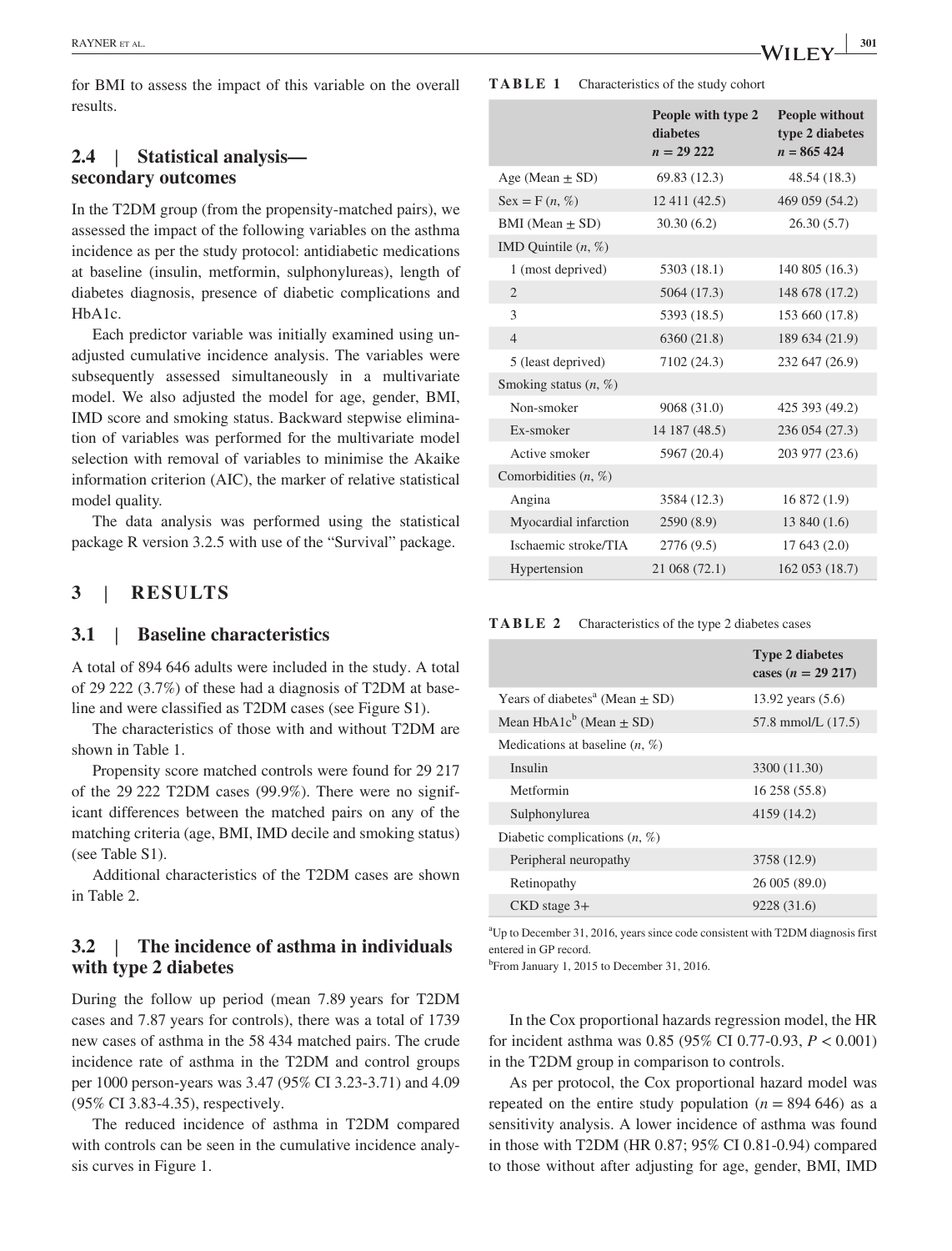score and smoking status (see Table S2). When adjustment for BMI was removed from the model, this difference was lost (HR 0.98; 95% CI 0.92‐1.06) (see Table S3).

### **3.3** | **Secondary analysis**

New onset asthma was more common in people with T2DM (*n* = 29 217) who were prescribed insulin at baseline and less common in those prescribed metformin and sulphonylureas (see Table 3 and Figure S2). After adjustment for confounders in Cox regression models these differences remained.

Diabetes duration (years since diabetes first indicator), glycaemic control (most recent HbA1c to study end) and the presence of diabetic complications did not affect asthma risk (see Table S4).



**FIGURE 1** Cumulative incidence of asthma over 8 years of follow‐up in type 2 diabetes cases and matched controls Key:  $Red = controls, blue = type 2 diabetes cases.$ 

# **4** | **DISCUSSION**

In this retrospective cohort study, we found a reduced incidence of asthma in individuals with T2DM compared with matched controls. In those with diabetes, insulin use was associated with a higher incidence of asthma after adjusting for potential confounders. Metformin and sulfonylurea use were both associated with a lower incidence of asthma.

### **4.1** | **Reduced incidence of asthma in T2DM—a medication effect?**

Potential explanations for a reduced incidence of asthma in those with T2DM include both medication‐related and physician‐related concepts. We observed an increased risk of incident asthma in those prescribed insulin at baseline compared to those who did not require insulin and a reduced incidence of asthma in those prescribed metformin and sulphonylureas. There was no relationship between length of T2DM diagnosis, presence of diabetic complications or HbA1c on asthma risk, suggesting that these findings may be reflective of a characteristic of the medications themselves and not of the underlying disease severity.

At baseline, metformin was taken by 55.8% of those with T2DM, sulphonylureas were taken by 14.2% and insulin was taken by 11.3%. No controls took these medications at baseline. Consequently, the reduced incidence of asthma observed in the T2DM patients may reflect the high prevalence of metformin and sulphonylurea use and its potential protective effect.

Metformin, which is thought to work by AMP‐K enzyme activation, is known to have antiinflammatory properties.<sup>17</sup> In mice models it has been shown to reduce allergic eosinophillic airway inflammation and normalise AMP‐K levels in lung tissue.18 It may also reduce smooth muscle proliferation by AMP-K-mediated pathways.<sup>19</sup>

|                                               | <b>Univariate HR</b><br>estimates $(95\% \text{ CI})$ | <b>Adjusted HR from multivariate model</b><br>with backward stepwise elimination (95%)<br>$\mathbf{C}$ |  |  |
|-----------------------------------------------|-------------------------------------------------------|--------------------------------------------------------------------------------------------------------|--|--|
| Years of diabetes <sup>a</sup>                | $1.01(0.99-1.02)$                                     | $1.01(1.00-1.03)$                                                                                      |  |  |
| Mean $HbA1c^b$                                | $1.00(0.99-1.01)$                                     | -                                                                                                      |  |  |
| <b>Diabetic</b><br>complications <sup>c</sup> | $1.10(0.82 - 1.48)$                                   | ۰                                                                                                      |  |  |
| Medications at baseline                       |                                                       |                                                                                                        |  |  |
| Insulin                                       | $1.39(1.15-1.69)$                                     | $1.25(1.01-1.56)$                                                                                      |  |  |
| Metformin                                     | $0.85(0.74-0.98)$                                     | $0.80(0.69-0.93)$                                                                                      |  |  |
| Sulphonylurea                                 | $0.68(0.54-0.85)$                                     | $0.76(0.60-0.97)$                                                                                      |  |  |

**TABLE 3** Impact of additional variables on incidence of asthma in type 2 diabetes cases

a On December 31, 2016.

b From January 1, 2015 to December 31, 2016.

c CKD/retinopathy/peripheral neuropathy.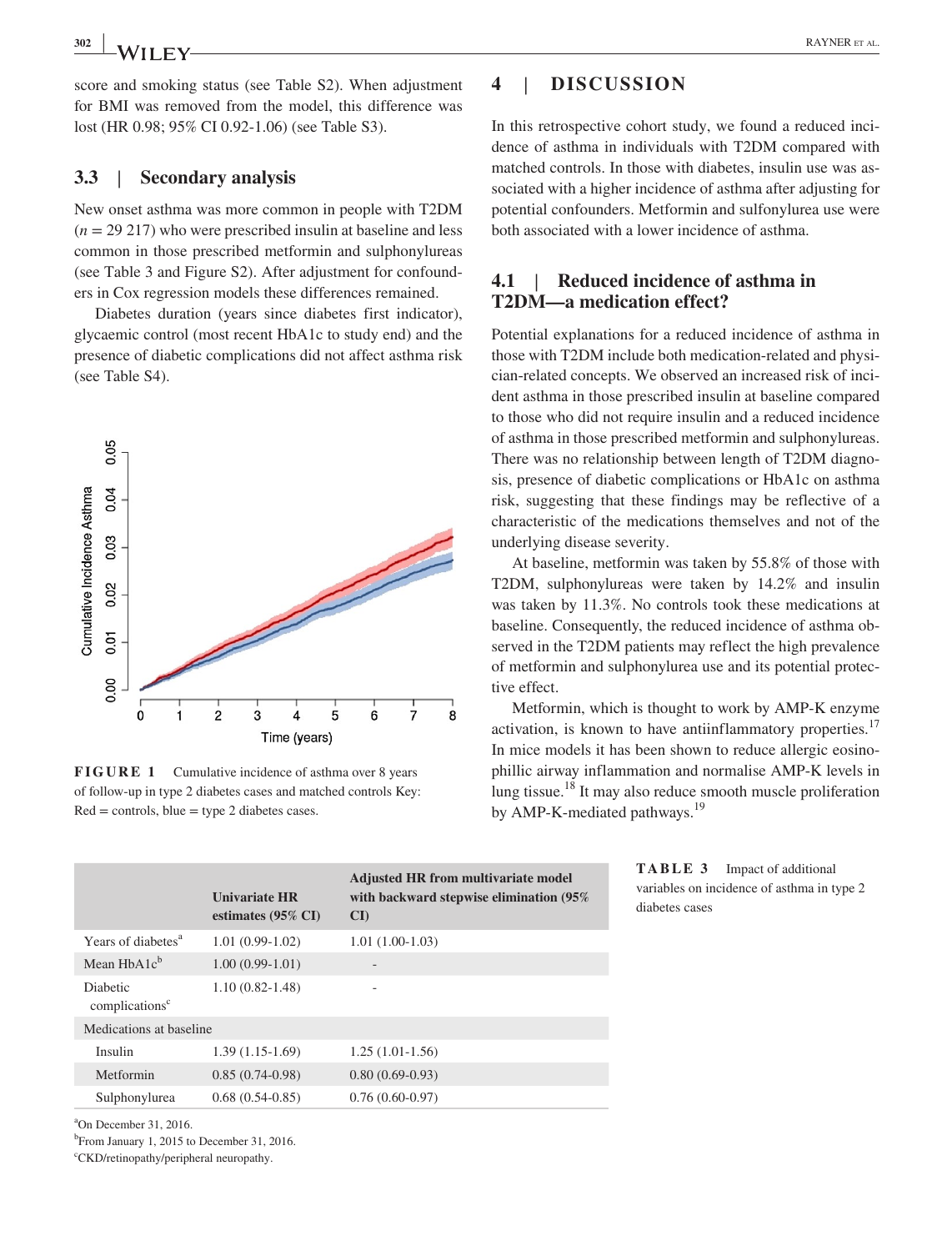Metformin has previously been shown in small studies to improve lung function in individuals with COPD, $^{20}$  and to reduce the rate of asthma exacerbations (OR 0.39, 95% CI 0.19‐0.79) and hospitalisation frequency (OR 0.21, 95% CI 0.07-0.63) in those with asthma and co-morbid diabetes. $^{21}$ Our findings also align with previous observational studies which have demonstrated a reduced incidence of asthma in metformin users.<sup>9</sup>

To our knowledge, ours is the first study to demonstrate an association between asthma and sulphonylurea use in humans. In mouse models, glibenclamide has been shown to attenuate eosinophil‐mediated airways inflammation and hyperresponsiveness.<sup>22</sup> Sulphonylureas stimulate insulin secretion from β cells by inhibiting ATP‐sensitive potassium channels.22 Our findings here may potentially demonstrate the difference between exogenous and endogenous insulin on the incidence risk of asthma, when considered alongside our results from insulin users. Another class of insulin secretagogue, glucagon‐like peptide‐1 analogues, also display promising antiinflammatory effects in mouse models, $^{23}$  and have recently been proposed as potential novel treatments for obesity‐associated asthma.<sup>24</sup>

Our findings relating to insulin are consistent with those of Chen et  $al^7$  who observed an increased risk of asthma in patients with diabetes who are regularly prescribed insulin compared with matched controls (OR 2.23, 1.52‐3.58). Previous work by this group has yielded similar results.<sup>25</sup> The lung is known to have insulin receptors, and high levels of insulin binding may promote airway smooth muscle contraction and hyperresponsiveness.<sup>8</sup>

Our finding of a reduced incidence of asthma in those with T2DM may also represent diagnostic patterns. Both T2DM and asthma have an insidious onset and may be under‐ diagnosed. Recognition of asthma may be more difficult in patients with T2DM as exacerbations may initially be considered to be respiratory tract infections given the increased risk of infection in diabetes.<sup>26</sup> Furthermore, patients with T2DM may be less likely to exert themselves<sup>27</sup> and experience exercise‐induced bronchospasm which could herald a diagnosis of asthma.

### **4.2** | **Comparison with previous work**

Our results contrast those seen in two previous studies on the risk of incident asthma in T2DM. Ehrlich et  $al<sup>6</sup>$  found a higher incidence of asthma in those with diabetes compared with controls in an American cohort of 1 811 220 individuals, after adjusting for age, BMI and smoking status. However, new cases of asthma were limited to those that required hospitalisation and had "asthma" documented as their primary discharge diagnosis or cause of death. Destabilisation of asthma tends to be caused by infections, and the risk of common infections is increased in those with diabetes. $26$  These

findings may therefore represent increased exacerbations, not new cases.

Chen et al<sup>7</sup> also reported an increased risk of asthma in those with diabetes  $(n = 58 284)$  over a mean 8.6 years of follow‐up in a Taiwanese cohort. Notably, only obesity (defined by a physician diagnostic code for obesity) and not BMI levels were controlled for. BMI may therefore remain as a residual confounder. Additionally, considerably higher incidence rates of asthma were observed in their population: 10.3‐13.5 per 1000 person‐years, compared with 3.47‐4.09 per 1000 person‐years seen in our study. Our reported incidence rate is in line with British Lung Foundation national estimates (2.72 per 1000 person-years).<sup>28</sup>

### **4.3** | **Strengths and limitations**

Use of a large well-validated database with clear case definitions and onset dates improves the reliability of our results and clarity around the temporal nature of the index conditions. The prevalence rates yielded from this study are comparable with national estimates, highlighting the data's utility as a representative sample. Propensity matching for the primary study outcome reduced the influence of confounding variables such as BMI, which have complicated previous studies.

Nonetheless, despite propensity score matching, some residual confounding may have remained. Furthermore, while we used a well‐validated method for distinguishing cases of T1DM and T2DM, misclassification cannot be completely excluded. Additionally, for the secondary analysis, patients on each of the T2DM drugs studied were likely to have been on a combination of antidiabetic agents, making it difficult to isolate findings to one drug. Furthermore, it is possible that underlying prescribing choices could have influenced the results, eg, lower BMI in sulphonylurea group. Finally, incomplete data led to exclusion of 195 000 individuals, 15% of the total population.

### **4.4** | **Recommendations for future research**

In accordance with previous work, our findings suggest a potential ability for anti‐diabetic medications to modify airways disease. We propose a meta‐analysis of randomized controlled trials investigating insulin, metformin and sulphonylureas that report respiratory outcomes to determine if this is a causal association and to inform possible future interventional studies.

### **5** | **CONCLUSIONS**

In summary, we demonstrate a reduced incidence of asthma in those with T2DM compared with propensity‐matched controls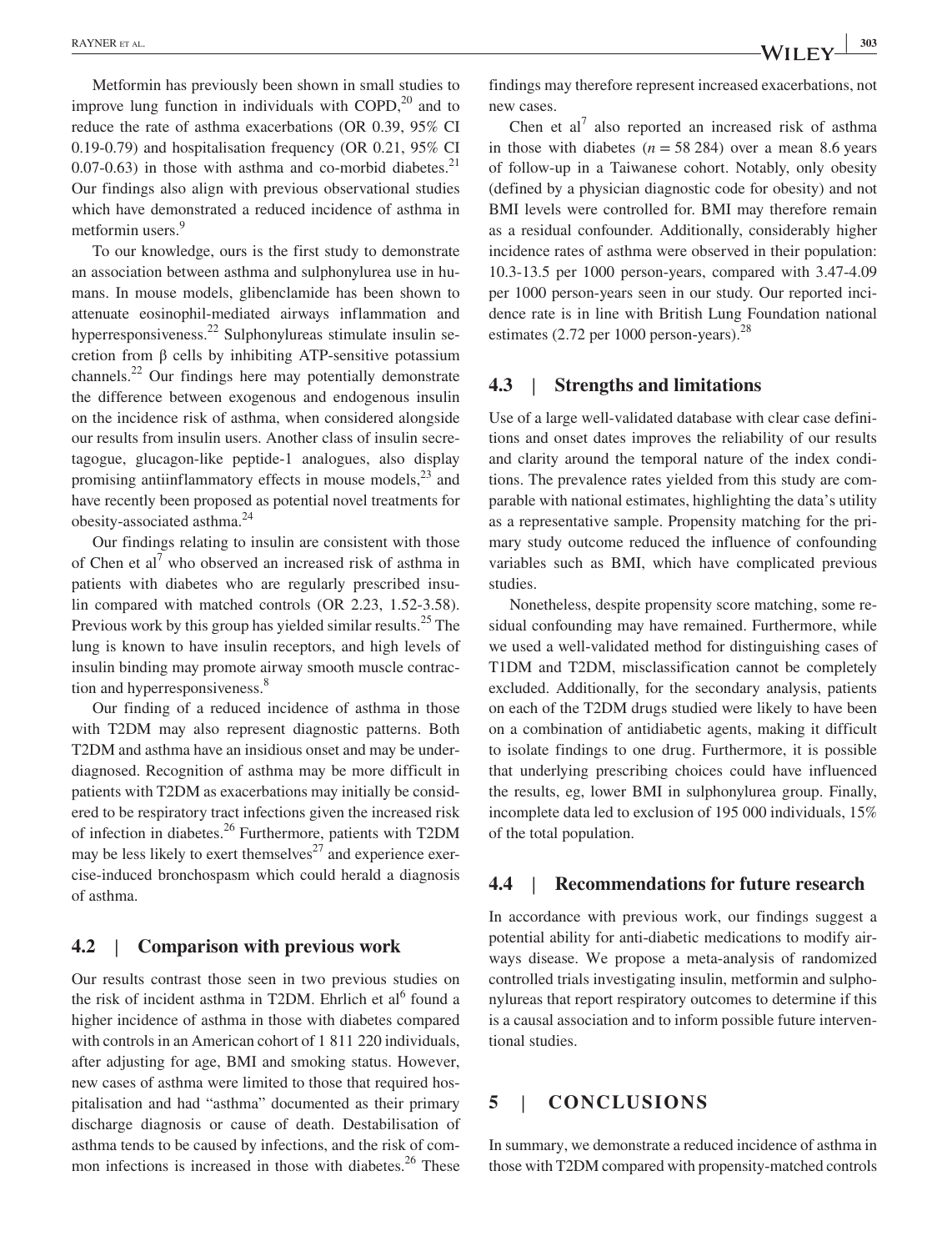**<sup>304</sup> <sup>|</sup>** RAYNER et al.

in this large case‐control study. This may suggest a possible protective effect of T2DM against the development of asthma.

In those with T2DM, prescription of insulin was associated with increased asthma incidence, while metformin and sulphonylureas were associated with a reduced incidence. The possible ability of these drugs to modulate airways disease represents an important and exciting target for future research.

#### **ACKNOWLEDGEMENTS**

Patients and practices who are part of the RCGP Research and Surveillance Centre (RSC) network. Filipa Ferreira and Ivelilna Yonova, research management; Rachel Byford database management. The computerised medical record system suppliers EMIS, INPS and TPP for facilitating our data extract in collaboration with Apollo Medical Systems. This project was part of a Health Education England, South West Thames, Deanery‐funded research attachment.

### **CONFLICT OF INTERESTS**

The authors declare that they have no conflict of interest with the contents of this article.

### **AUTHOR CONTRIBUTIONS**

All authors have approved the final manuscript for submission. LR developed the study protocol, conducted the analysis and was the primary author of the manuscript. AMcG contributed to study design, data analysis and manuscript writing. JS and AC performed the data extraction, assisted with the data analysis and reviewed the manuscript. PG and BC‐B contributed to the study design and manuscript and review. SdeL contributed to study design, analysis and writing of the manuscript, and is the guarantor for the article.

#### **ETHICS**

The RCGP RSC study review team approved the use of these data for this study. No personally identifiable data were available to researchers. The study is reported in accordance with STROBE guidelines for observational studies.<sup>29</sup>

### **ORCID**

*Louise H. Rayner* **b** <https://orcid.org/0000-0002-0066-4750>

### **REFERENCES**

1. Mukherjee A, Zhang Z. Allergic asthma: influence of genetic and environmental factors. *J Biol Chem*. 2011;283(38):32883‐32889.

- 2. Moore WC, Meyers DA, Wenzel SE, et al. Identification of asthma phenotypes using cluster analysis in the severe asthma research program. *Am J Respir Crit Care Med*. 2010;181(4): 315‐323.
- 3. BMJ Best Practice. *Metabolic Syndrome*. [http://bestpractice.bmj.](http://bestpractice.bmj.com/topics/en-gb/212) [com/topics/en-gb/212.](http://bestpractice.bmj.com/topics/en-gb/212) Accessed February 2, 2019.
- 4. Cardet JC, Ash S, Kusa T, Camargo CA, Israel E. Insulin resistance modifies the association between obesity and current asthma in adults. *Eur Respir J*. 2016;48(2):403‐410.
- 5. Hashemzadeh M, Movahed MR. The occurrence of asthma in hospitalized patients with type 2 diabetes mellitus. *Intern Med J*. 2009;39:699‐701.
- 6. Ehrlich SF, Quesenberry CP Jr, Van Den Eeden SK, Shan J, Ferrara A. Patients diagnosed with diabetes are at increased risk for asthma, chronic obstructive pulmonary disease, pulmonary fibrosis, and pneumonia but not lung cancer. *Diabetes Care*. 2010;33:55‐60.
- 7. Chen CZ, Hsu CH, Li CY, Hsiue TR. Insulin use increases risk of asthma but metformin use reduces the risk in patients with diabetes in a Taiwanese population cohort. *J Asthma*. 2017;54: 1019‐1025.
- 8. Singh S, Prakash YS, Linneberg A, Agrawal A. Insulin and the lung: connecting asthma and the metabolic syndrome. *J Asthma*. 2013;2013:Article ID 627384.
- 9. Correa A, Hinton W, McGovern A, et al. Royal College of General Practitioners Research and Surveillance Centre (RCGP RSC) sentinel network: a cohort profile. *BMJ Open*. 2016;6:011092.
- 10. Schade CP, Sullivan FM, de Lusignan S, Madeley J. e-Prescribing, efficiency, quality: lessons from the computerization of UK family practice. *J Am Med Inform Assoc*. 2006;13:470‐475.
- 11. de Lusignan S, Liaw ST, Dedman D, Khunti K, Sadek K, Jones S. An algorithm to improve diagnostic accuracy in diabetes in computerised problem orientated medical records (POMR) compared with an established algorithm developed in episode orientated records (EOMR). *J Innov Health Inform*. 2015;22:255‐264.
- 12. Rayner L, McGovern A, Sherlock J, et al. Type 2 diabetes: a protective factor for COPD? *Prim Care Diabetes*. 2018;12:438‐444.
- 13. van den Berge M, Aalbers R. The asthma‐COPD overlap syndrome: how is it defined and what are its clinical implications? *J Asthma Allergy*. 2016;9:27‐35.
- 14. McGovern A, Hinton W, Correa A, Munro N, Whyte M, de Lusignan S. Real‐world evidence studies into treatment adherence, thresholds for intervention and disparities in treatment in people with type 2 diabetes in the UK. *BMJ Open*. 2016;6:e012801.
- 15. de Lusignan S, Sadek N, Mulnier H, Tahir A, Russell‐Jones D, Khunti K. Miscoding, misclassification and misdiagnosis of diabetes in primary care. *Diabetic Med*. 2012;29:181‐189.
- 16. Liyanage H, Luzi D, de Lusignan S, et al. Accessible modelling of complexity in health and associated data flows: asthma as an exemplar. *J Innov Health Inform*. 2016;23:476‐484.
- 17. Zhou G, Myers R, Chen Y, et al. Role of AMP activated protein kinase in the mechanism of metformin action. *J Clin Invest*. 2001;108:1167‐1174.
- 18. Calixto M, Lintomen L, Ardle D, et al. Metformin attenuates exacerbation of allergic eosinophillic inflammation in high fat diet induced obesity in mice. *PLoS One*. 2013;8:e76786.
- 19. Ratnowsky A, Mellema M, An S, Fredbey J. Shore SA Airway smooth muscle proliferation and mechanics: effects of AMP-K agonists. *Mol Cell Biomech*. 2007;4:143‐157.